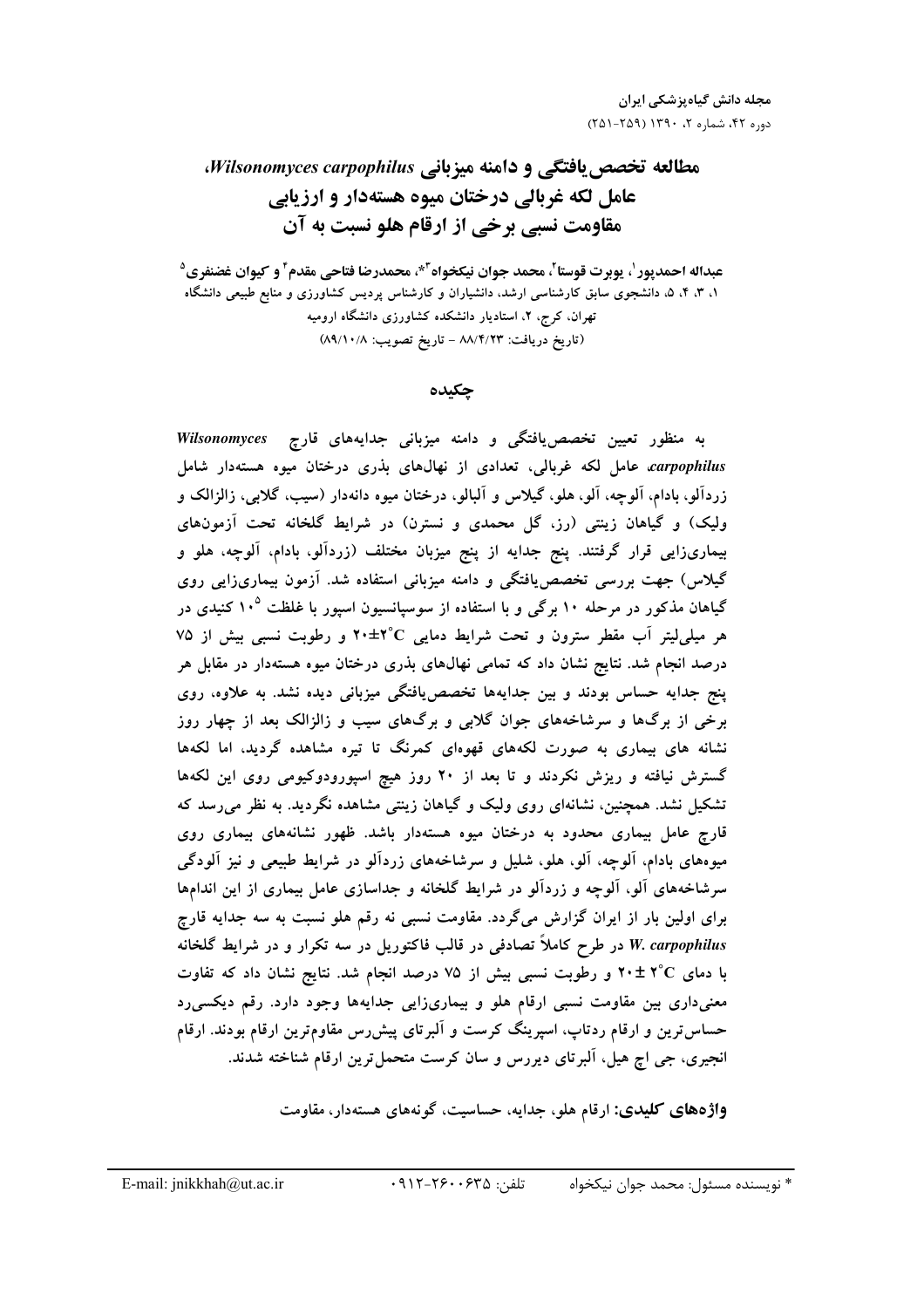علیرغم گزارشهای آلودگی گونههای مختلف درختان میوه هستهدار و احتمالاً تعدادی از گونههای درختان میوه دانهدار در مناطق مختلف کشور Ashkan) س مطالعه جامعی در Asadi, 1971; Ershad, 1995) مورد دامنه میزبانی عامل بیماری لکه غربالی و مقاومت نسبی میزبانها در برابر قارچ عامل بیماری وجود ندارد. تحقيق حاضر با هدف بررسي امكان تخصص يافتگي میزبانی جدایههای عامل بیماری روی گونههای مختلف درختان میوه هستهدار، تعیین دامنه میزبانی آنها و ارزیابی مقاومت نسبی برخی از ارقام رایج هلو نسبت به آنها صورت گرفته است.

### مواد و روشها

نمونهبرداری و جداسازی عامل بیماری

طی بهار و تابستان سال ۱۳۸۶ از باغهای درختان میوه هستهدار (بادام، زردآلو، هلو، شلیل، گیلاس، آلبالو، آلو و آلوچه) و دانهدار (سيب و گلابى) در استان آذربایجان غربی بازدید به عمل آمد و از برگها، میوهها و سرشاخههای گونههای مختلف درختان میوه هستهدار و دانهدار که نشانههای مشکوک به بیماری در آنها مشهود بود، نمونهبرداری صورت گرفت. به منظور جداسازی عامل بیماری، اندامهای مذکور پس از شستشوی سطحی با آب مقطر سترون، با استفاده از محلول هیپوکلریت سدیم ۱۰ درصد ( حاوی ۰/۵ درصد كلر فعال) به مدت یک دقیقه ضد عفونی سطحی شده و سپس با آب مقطر سترون سه بار شستشو گردیدند. پس از رطوبت گیری نمونهها، قطعاتی به اندازه تقریبی یک سانتیمتر مربع از بخش آلوده به همراه بخش سالم به تشتکهای پتری حاوی محیطهای کشت آب- آگار (۲ درصد) (WA)، مالت- آگار (MA)، سيبزميني-دکستروز- آگار (PDA) و سیبزمینی- دکستروز- آگار حاوی ۲/۵ میلی لیتر اسید لاکتیک ۲۵ درصد در هر لیتر از محیط کشت (APDA) منتقل گردید و در دمای ۲۰ ± ۲° نگهداری شدند. قارچهای رشد کرده به روش تک اسپور کردن روی محیط کشت WA (۲ درصد) خالص سازی شدند. جدایههای خالص سازی شده در

#### مقدمه

لکه غربالي' يکي از مهمترين و خسارتزاترين بیماریهای درختان میوه هستهدار در اغلب مناطق جهان میباشد. این بیماری نه تنها باعث تضعیف درختان، كاهش مقدار و ارزش محصول مى شود، بلكه کیفیت آن را نیز به شدت کاهش میدهد. عامل بیماری *Wilsonomyces carpophilus* (Lev.) Adaskaveg, قارچ Ogawa & Butler (= Stigmina carpophila (Lev.) Ellis and Coryneum beijerinckii Oud.) میباشد و اين قارچ در مرحله غيرجنسي توليد اسپورودوكيوم Vuillemin (Adaskaveg *et al.*, 1990). اگرچه Vuillemin Ascospora تشكيل مرحله جنسى قارچ Ascospora , beijerinckii Vuill. را از بقایای برگی آلوده گزارش کرده است. اما کارهای بعدی در آلمان، کالیفرنیا و استرالیا تشکیل مرحله جنسی عامل بیماری لکه غربالی را تأييد نكردند و تنها مرحله غيرجنسي قارچ را به عنوان اينوكولوم يادآور شدهاند (Highberg & Ogawa, 1986). عامل بیماری لکه غربالی به صورت میسلیوم در شانکر شاخهها یا جوانههای سوخته و کنیدیومها در جوانههای (Ashkan & Asadi, 1971; خيرفعال بقا مى يابد Lighberg & Ogawa, 1986) این قارچ به اندامهای مختلف، در گونههای مختلف درختان میوه هستهدار حمله میکند. میزان خسارت با نوع میزبان و شرایط محیطی تفاوت میکند، به طوری که بیشترین خسارت در زردآلو به میوهها و جوانهها، در هلو به سرشاخهها و جوانهها و در بادام به برگها وارد میشود Ogawa et) al., 1995). تقريباً تمامى درختان ميوه هستهدار مورد حمله این بیماری قرار میگیرند و گزارشهایی مبنی بر آلودگی احتمالی تعدادی از درختان میوه دانهدار از جمله سیب و گلابی به این بیماری وجود دارد Ashkan) & Asadi, 1971). در بررسی دامنه میزبانی عامل بیماری لکه غربالی مشخص شده است که عامل بیماری توانایی حمله به بیش از ۳۵ گونه از درختان میوه Ashkan & .(Smith & Smith, 1942) Asadi (1971) نشانههای بیماری مشابه لکه غربالی را روی درختان سیب و گلابی مشاهده نمودند، اما

<sup>1.</sup> Shot hole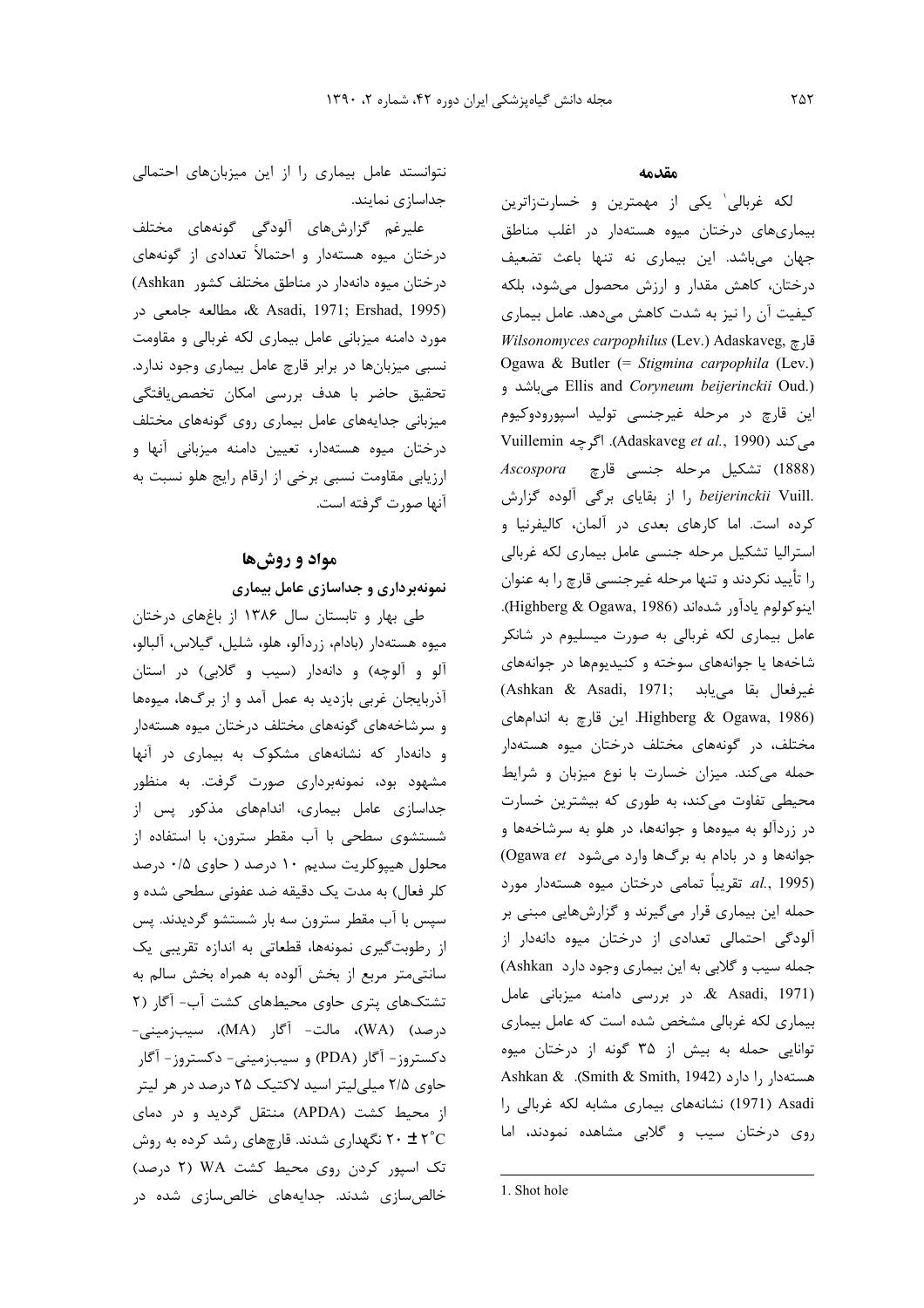لولههای آزمایش حاوی محیط کشت PDA و دمای ۴°C یا در کاغذهای صافی و دمای ٢٠°C- برای مطالعات بعدی نگهداری شدند.

بررسی تخصص بافتگی و دامنه میزبانی جدایهها

در این قسمت مطالعه از نهالهای بذری گونههای مختلف هستهدار (بادام اهلی و وحشی، زردآلو، هلو، گیلاس، آلبالو، آلو و آلوچه)، تعدادی از دانهداران (سیب، گلابی، زالزالک و ولیک) و گیاهان زینتی (رز، نسترن و گل محمدی) استفاده گردید. به این منظور، بذرهای گونههای مختلف هستهدار و دانهدار در محیط پرلیت مرطوب و در دمای ۴°C به مدت ۶-۲ ماه نگهداری شدند. بعد از سپری شدن دوره خواب، بذرهای جوانهزده به گلدانهای حاوی خاک: ماسه: کود به نسبت ٢: ١: ١ و دمای ۲۰±۲۰ منتقل شدند و مراقبتهای لازم تا رسیدن آنها به مرحله ۱۰ برگی به عمل آمد. در ضمن به دلیل عدم جوانهزنی بذرهای ولیک و زالزالک در محیط پرلیت، تعدادی نهال ولیک و زالزالک از نهالستان نهال ایران ــ کرج تهیه شد.

از ينج جدايه SNB JURH9 ABZ ،KHJ1 و KHG2 که به ترتیب از میوههای آلوچه، زردآلو، هلو، بادام و برگ گیلاس جداسازی شده بودند، جهت بررسی امکان تخصص یافتگی میزبانی جدایهها و دامنه میزبانی آنها استفاده گردید (جدول ١). جهت تهیه اسپورها، جدایهها به محیط کشت PDA و دمای ٢٠°C و شرایط نوری متناوب (١٢ ساعت روشنايي و ١٢ ساعت تاريكي) به مدت دو هفته منتقل گردیدند. اسپورها با آب مقطر سترون از سطح محیط کشت شسته شده و غلظت آنها در ۱×۱۰<sup>۵</sup> کنیدیوم در هر میلی *ل*یتر از آب مقطر سترون تنظیم شد. جهت عمل مایهزنی روی برگها و ساقههای نهالهای بذری از روش Grove (2002) با کمی تغییرات استفاده گردید.

در ضمن قبل از مایەزنی، درصد جوانەزنی کنیدیومها محاسبه گردید. به این منظور ۱۵۰ میکرولیتر از سوسیانسیون کنیدیوم به محیط کشت ۲) ۷۸ (۲ درصد) منتقل و در دمای ۲۰ ± ۲۰ نگهداری شد. بعد از ۲۴ ساعت تشتکهای پتری زیر میکروسکوپ نوری بررسی شدند و میزان جوانهزنی ۱۰۰ کنیدیوم به طور تصادفی ثبت گردید. کنیدیومهایی که دارای لوله

تندش معادل یک و نیم برابر عرض کنیدیوم و یا بیشتر از آن بودند به عنوان جوانهزده مدنظر قرار گرفتند -Shaw et al., 1990). در تمامی جدایهها درصد جوانه زنی کنیدیومها بیش از ۹۵ درصد بود.

عمل مایەزنی نهالهای بذری در مرحله ۱۰ برگی (حداقل ۵ برگ با پهنگ برگ کامل) انجام شد. به این منظور سوسيانسيون اسيورها به صورت يكنواخت توسط آبپاش دستی` روی برگها پاشیده شد. در حدامکان سعی گردید که سوسپانسیون اسپورها از روی برگها سرریز نشود. سپس نهالهای بذری مایهزنی شده توسط کیسههای پلاستیکی پوشانده شد و به مدت ۴۸ ساعت در دمای ۲۰ $\pm$  ۲۰ در گلخانه نگهداری شدند. کیسههای پلاستیکی بعد از ۴۸ ساعت از روی نهالهای بذری برداشته شد و نهالهای بذری در دمای ۲۰ ± ۲°C و رطوبت نسبی بیش از ۷۵ درصد قرار گرفتند. در برخی موارد جهت آلودگی ساقههای جوان، زخمهای ریزی با استفاده از سوزن سترون روی آنها ایجاد شد و اسپورها به این بخشها تزریق گردید. ۱۰ روز بعد از مایهزنی، نشانههای بیماری روی برگها و ساقههای گیاهان مذکور ثبت گردید. جداسازی مجدد عامل بیماری طبق روش ذکر شده در بالا انجام شد. ارزیابی مقاومت نسبی برخی از ارقام هلو نسبت به W. carpophilus جدايههای

از نه رقم هلو شامل سان *ک*رست<sup>۲</sup>، اسپرینگ کرست<sup>۳</sup>، آلبرتاي پيش,س ؑ يا ولدآبادي، ,دتاپ ؓ، جي اچ هيل ؒ، دیکسی٫د٬ ٬ ردهون٬ آلبرتای دیر٫س٬ و انجیری <sup>۱۰</sup> برای ارزیابی واکنش آنها نسبت به جدایههای عامل بیماری لکه غربالی استفاده گردید. در دی ماه ۱۳۸۶ ارقام مذکور از نهالستان نهال ایران ـ کرج تهیه و در داخل کیسههای پلاستیکی حاوی خاک: ماسه: کود به نسبت ۲: ۱: ۱ در گلخانه و دمای ۲۰ ± ۲۰ نگهداری شدند.

- 5. Redtop
- 6. J. H. Hale 7. Dixired
- 8. Redhoven
- 9. Elberta
- 10. Anjiri

<sup>1.</sup> Sprayer

<sup>2.</sup> Suncrest

<sup>3.</sup> Springcrest

<sup>4.</sup> Early elberta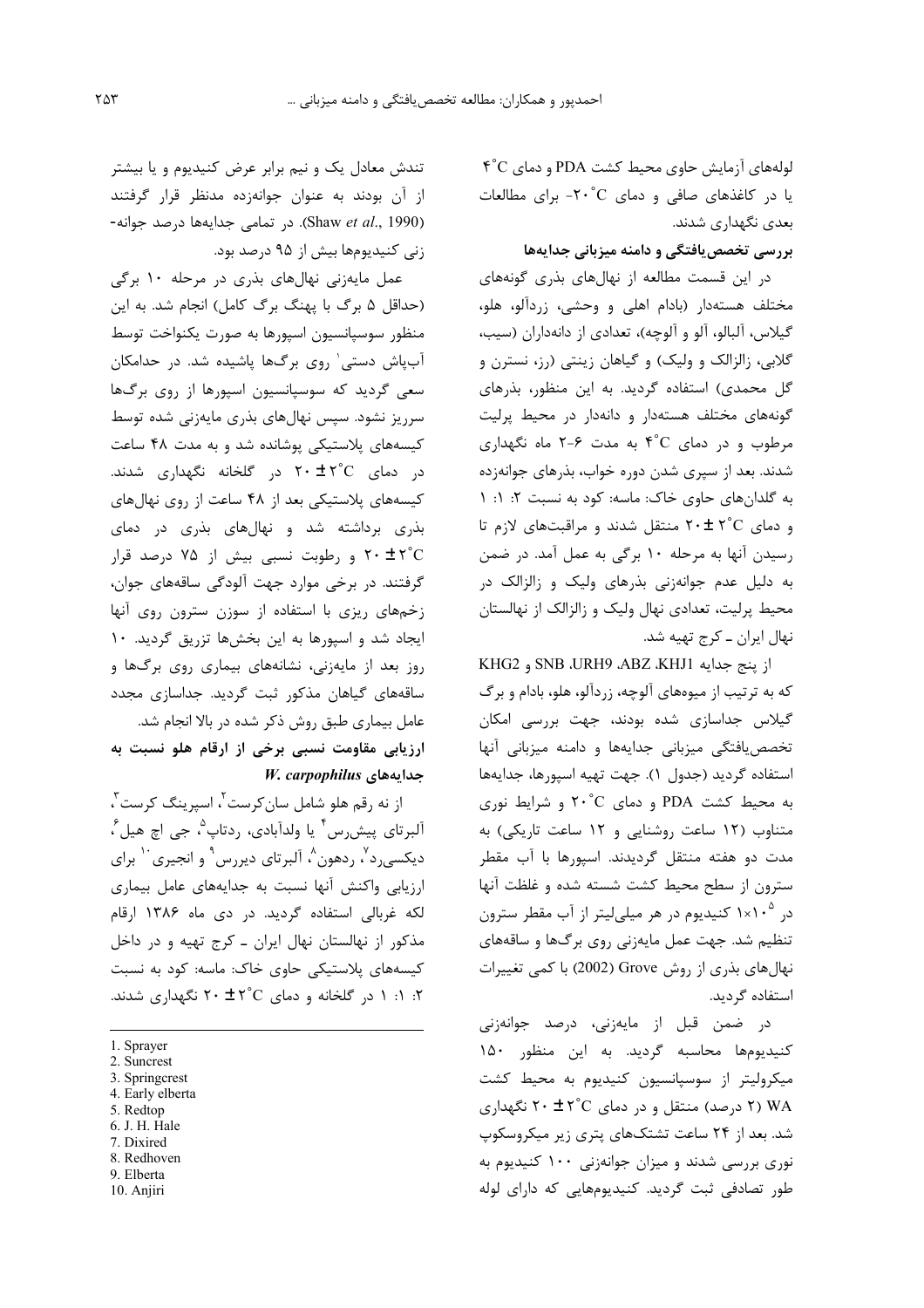قبل از بيدار شدن جوانهها، تمامي ارقام به ارتفاع تقريبي ۵۰ سانتی متر سربرداری شده و مراقبتهای لازم تا رسیدن آنها به ارتفاع ۱۰۰–۹۰ سانتی متری به عمل آمد.

از سه جدايه URH2 ،URH9 و KHG2 كه دو جدایه اول از میوههای هلو و جدایه سوم از برگهای گیلاس جداسازی شده بودند، برای مایهزنی استفاده گرديد (جدول ١). جدايههاي مذكور بيشترين تعداد لكه را روی برگهای گونههای مختلف درختان میوه هستهدار در بررسی دامنه میزبانی ایجاد کرده بودند. Shaw et رزیابی مقاومت نسبی ارقام با استفاده از روش Shaw et .al (1990) با كمى تغييرات انجام شد. سوسپانسيون اسپورها (۱×۱×۱ کنیدیوم در هر میلی لیتر از آب مقطر سترون) به طور یکنواخت با استفاده از آبپاش دستی روی برگـهای ارقام مذکور (ترجیحاً سه برگ انتهایی)

پاشیده شد. ارقام شاهد نیز با آب مقطر سترون آبپاشی شدند. برگ&ای مایهزنی شده توسط کیسههای پلاستیکی به مدت ۴۸ ساعت پوشانده شدند. بعد از این مدت کیسهها از روی ارقام برداشته شده و ارقام در دمای ۲۰±۲°C و رطوبت نسبی بیش از ۷۵ درصد نگهداری شدند. هشت روز پس از مایهزنی، سه برگ (ترجیحاً برگھای انتھاپی) از هر رقم جدا گردید و تعداد زخمها در هر برگ و در هر ۱۰ سانتی مترمربع از سطح برگ با استفاده از دستگاه سنجش سطح برگ leaf area) (meter ثبت گردید. آزمایش در طرح کاملاً تصادفی در قالب فاکتوریل و در سه تکرار انجام شد. جهت تجزیه و تحليل دادهها از نرمافزار SAS، SAS 9.1 Institute Inc., Cary, NC) و مقايسه ميانگينها از آزمون چند دامنهای دانکن در سطح ۵ درصد استفاده گردید.

جدول ١- مشخصات جدايههاى قارچ Wilsonomyces carpophilus استفاده شده

| در بررسی دامنه میزبانی و ارزیابی مقاومت نسبی برخی از ارقام هلو |                               |                                     |                  |       |  |
|----------------------------------------------------------------|-------------------------------|-------------------------------------|------------------|-------|--|
| تاريخ جمعأوري                                                  | محل جمعأوري                   | نام میزبان/ اندام گیاهی جداسازی شده | نام جدايه        | , ديف |  |
| 1٣٨۶/۴/٢٨                                                      | استان أذربايجان غربي، خوى     | گيلاس - برگ                         | KHG <sub>2</sub> |       |  |
| 1٣٨۶/۴/٢٨                                                      | استان أذربايجان غربي، خوي     | گوجه - میوه                         | KHJ1             |       |  |
| 1518/4/78                                                      | استان آذربايجان غربي، شاهيندژ | بادام - ميوه                        | <b>SNB</b>       | ٣     |  |
| ۱۳۸۶/۵/۴                                                       | استان أذربايجان غربي، اروميه  | هلو - ميوه                          | URH9             | ۴     |  |
| ۱۳۸۶/۵/۴                                                       | استان أذربايجان غربي، اروميه  | هلو - ميوه                          | URH <sub>2</sub> | Λ     |  |
| ۱۳۸۶/۳/۲۷                                                      | استان قزوين، آبيک             | زردآلو - ميوه                       | ABZ.             | ۶     |  |

### نتايج

نشانههای بیماری لکه غربالی روی گونههای مختلف هستهدار در باغات و جداسازی

زخمهای تشکیل شده روی برگهای گونههای مختلف هستهدار در ابتدا کوچک و به رنگ ارغوانی، به تدریج قهوهای کمرنگ تا تیره به قطر mm ۲-۱۰ در میآیند. زخمهای ایجاد شده روی برگهای گیلاس بزرگتر از بقیه گونههای هستهدار می باشد. به طوری که در آلودگیهای شدید، زخمها به هم متصل شده و بخش بزرگی از پهنک برگ را فرا میگیرد. آلودگی برگها در بادام به وفور مشاهده می شود و در دماهای بالاتر زخمها ریزش کرده و حالت غربالی روی آنها مشاهده میشود.

جداسازی عامل بیماری از روی برگها به مراتب مشکل تر از میوهها و سرشاخههای آلوده است. عامل

بیماری تنها از روی برگهای زردآلو، هلو، گیلاس و بادام جداسازی گردید و از روی برگهای آلبالو، آلو و آلوچه جداسازی امکانپذیر نشد. آلودگی سرشاخهها در بادام، هلو و زردآلو مشاهده گردید (شکلهای ۱F و LE) و عامل بیماری از آنها جداسازی شد. هیچ گونه نشانهای روی سرشاخههای آلوچه، آلو، گیلاس و آلبالو مشاهده نشد. آلودگی جوانهها نیز در هلو و گاهی در بادام مشاهده گردید (شکلهای ۱F و ۱E). تقریباً میوههای تمام گونههای درختان میوه هستهدار (هلو، شلیل، زردالو، بادام، آلوچه، گیلاس و آلبالو) توسط عامل بیماری آلوده شدند. در میوههای بادام زخم هایی به قطر mm ۲-۱ در سطح بالایی آنها تشکیل شد و در آلودگیهای شدید همراه با ترشح صمغ مشاهده گردید (شكل IB). در هلو (شكل ١A) و زردآلو زخمها چوب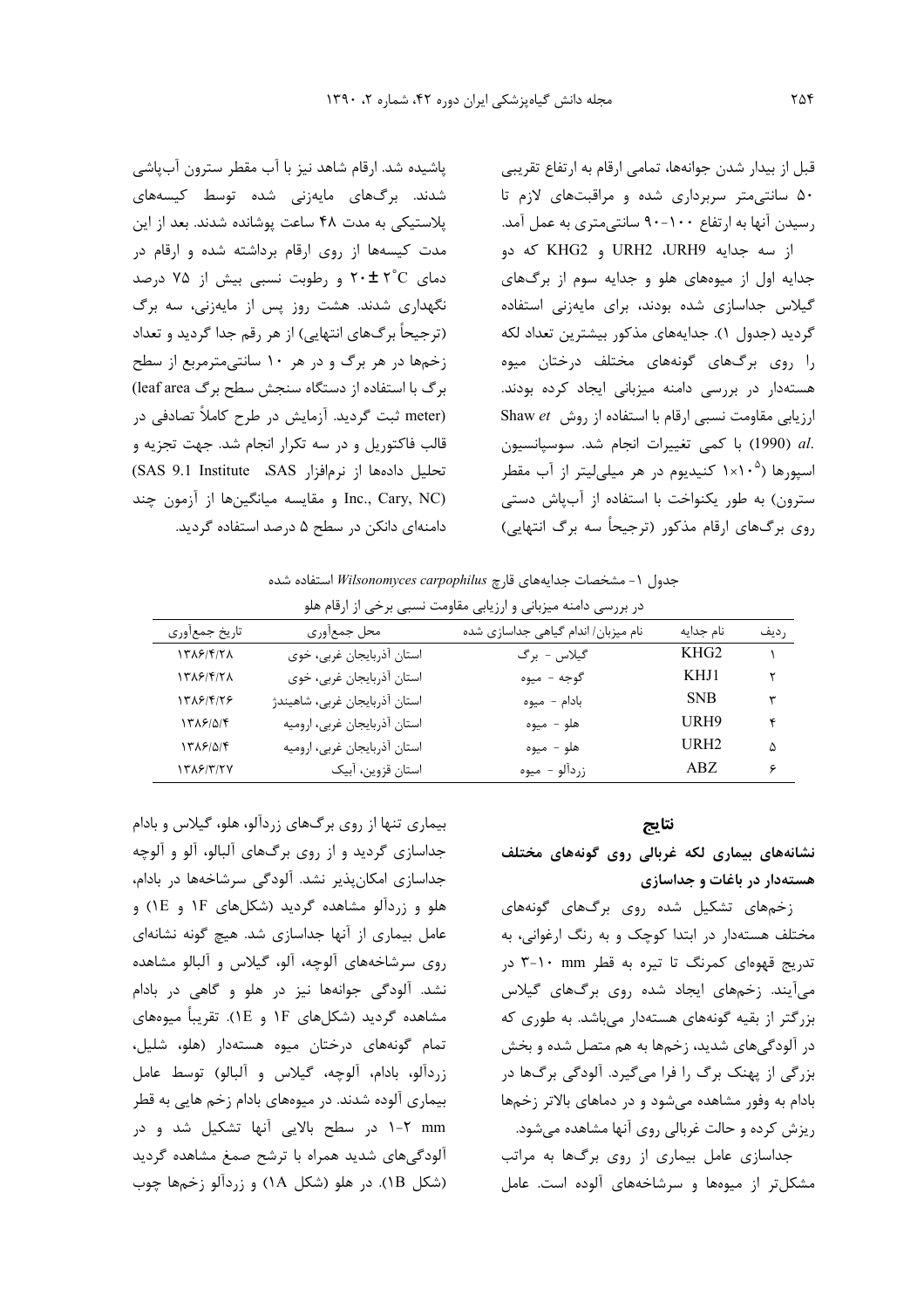پنبهای بوده و در آلوچه و شلیل زخمها قهوهای کمرنگ تا تیره با حاشیه ارغوانی و گاهی صمغزده دیده شد (شکلهای IC و ID). در آلو میوهها ترک برداشته و از آنها صمغ ترشح مے شود.

عامل بیماری از روی میوههای هلو، شلیل، زردآلو، بادام، آلوچه و آلو جداسازی گردید. در ضمن، عامل بیماری از درختان میوه دانهدار (سیب و گلابی) جداسازی نشد.

# تخصص یافتگی و دامنه میزبانی جدایهها در شرایط گلخانه

پنج جدايه از پنج گونه مختلف درختان ميوه هستهدار روی نهالهای بذری گونههای هستهدار (هشت گونه) بیماریزا بودند و هیچ نوع تخصصیافتگی میزبانی بین آنها دیده نشد. برگها و ساقههای جوان نهالهای بذری گونههای مختلف هستهدار نشانههای بیماری را به وضوح نشان دادند. نشانههای بیماری روی برگها و ساقههای جوان چهار روز بعد از مایهزنی، به صورت لکههای ارغوانی که بعداً به قهوهای کمرنگ تا تیره تبدیل شدند، مشاهده گردید. شش روز بعد از مایهزنی، زخمهای تشکیل شده روی برگها در دمای ۲۰±۲۴ به تدریج از بافتهای سالم جدا شدند و بعد از ۱۰ روز ریزش کردند. زخمهای تشکیل شده روی ساقهها ریز بودند و گاهی تا mm ۱۰-۴ رسیدند. زخمهای بزرگتر بیضوی یا دوکی شکل در ساقههای هلو، زردآلو و بادام مشاهده شدند (شکلهای 1G و 1H). در هلو و گاهی در بادام از زخمها صمغ ترشح گردید. در هلو گاهی زخمها گسترش یافته و دور تا دور ساقه را احاطه کرد. به طوری که قسمت بالایی گیاه پژمرده و خشک گردید. در همه گونههای هستهدار (هشت گونه مورد مطالعه) دمبرگها آلوده شدند و برگها خشک و آویزان روی نهالها باقی ماندند و به ندرت ریزش کردند (شکل ۱G). آلودگی ساقههای آلو، آلبالو، گیلاس و آلوچه به ندرت دیده شد. اما آلودگی ساقهها در زردآلو، هلو و بادام به فراوانی مشاهده گردید (جدول ۲). نشانههای بیماری روی برخی از برگها و ساقههای جوان گلابی و برگهای سیب و زالزالک به صورت لکههای قهوهای کمرنگ تا تیره چهار روز بعد از مایهزنی در دمای ۲<sup>۰</sup>C + ۲ مشاهده شد. زخمهای تشکیل شده روی برگها بعد از ۱۰ روز ریزش

نکرد و هیچ گونه اسپورودوکیومی روی آنها بعد از ۲۰ روز مشاهده نگردید. همچنین نشانهای روی ولیک و گیاهان زینتی (رز، گل محمدی و نسترن) تشکیل نشد (جدول ۲).



شکل ۱- نشانههای بیماری لکه غربالی روی میوهها و سرشاخههای گونههای مختلف هستهدار در باغ و گلخانه؛ (A) ميوه هلو، (B) ميوه بادام، (C) ميوه آلوچه، (D) ميوه شليل، (E) سرشاخه هلو، (F) سرشاخه بادام، (G) سرشاخه زردآلو، (H) جوانه بادام

# مقاومت نسبی برخی از ارقام هلو نسبت به جدایههای عامل بیماری لکه غربالی

نتايج حاصل از تجزيه واريانس نه رقم هلو از نظر تعداد لکههای تشکیل شده در هر ۱۰ cm $^2$  از سطح برگ نشان داد که ارقام مورد بررسی در سطح ۵ درصد با همدیگر تفاوت معنے داری دارند (جدول ۳). با مقایسه میانگین دادههای مربوط به نه رقم هلو با استفاده از آزمون چند دامنهای دانکن در سطح ۵ درصد، ارقام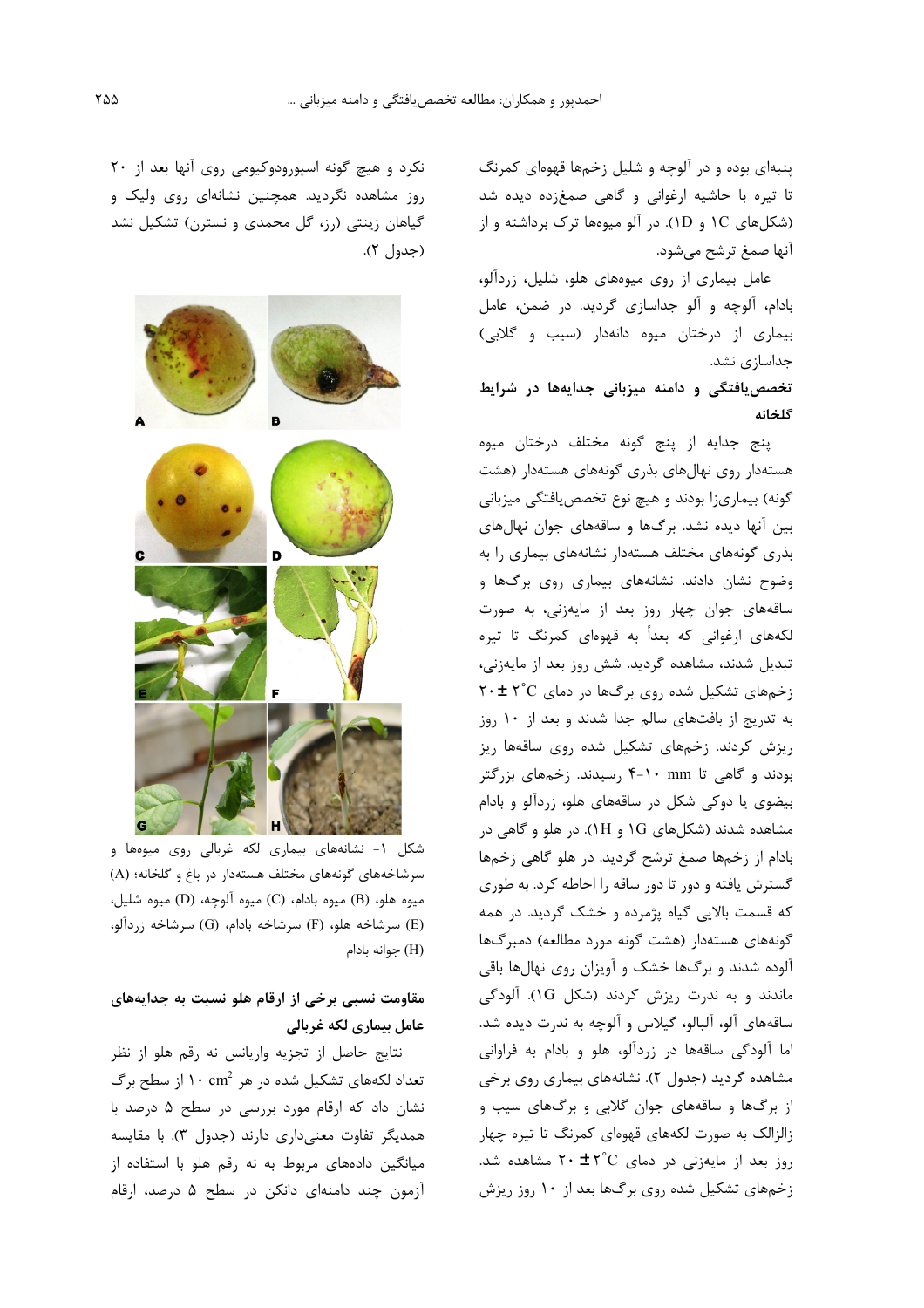بیماری;ایی در جدایه URH9 (با میانگین ۱۲/۳۰ لکه در هر ۱۰ cm<sup>2</sup> از سطح برگ) روی رقم دیکسی رد (با میانگین ۳۲/۴۳ لکه در هر ۱۰ cm<sup>2</sup> از سطح برگ) و کمترین بیماریزایی در جدایه URH2 (۲/۶۷) روی رقم ردتاپ (با میانگین ۱/۳ لکه در هر ۱۰ cm<sup>2</sup> از سطح برگ) مشاهده گردید و جدایه KHG2 (۵/۱۵) بین دو جدايه URH2 و URH2 قرار گرفت (شكل ٣).

مورد بررسی در چهار گروه قرار گرفتند (شکل ۲). به طوری که بیشترین تعداد لکهها در رقم دیکسی د (با میانگین ۹/۷۸ لکه در هر ۱۰ cm<sup>2</sup> از سطح برگ) و کمترین تعداد لکهها در ارقام ردتاپ (۱/۳۸)، اسپرینگ کرست (۱/۵۵) و آلبرتای پیش رس یا ولدآبادی (۱/۸۶) ديده شد (شكل ٢). همچنين تفاوت معنىدارى بين بیماری;ایی جدایهها وجود داشت. به طوری که بیشترین

| جدول ۲- گیاهان استفاده شده در ازمایش بررسی دامنه میزبانی عامل بیماری لکه غربالی درختان میوه |  |  |  |                         |  |
|---------------------------------------------------------------------------------------------|--|--|--|-------------------------|--|
|                                                                                             |  |  |  | هستهدار در شرایط گلخانه |  |

| آلودگی شاخهها                        | آلودگی برگھا | گونه گیاهی                        | نام گیاه              |
|--------------------------------------|--------------|-----------------------------------|-----------------------|
| $^{+}$                               | $^{+}$       | Prunus armeniaca L.               | زردآلو                |
| $^{+}$                               | $^{+}$       | Prunus dulcis (Mill.) D. A. Webb. | بادام اهلی            |
| $^{+}$                               | $^{+}$       | Prunus reuteri Bois et. Bh.       | بادام كوهى            |
| $+$                                  | $^{+}$       | Prunus persica (L.) Batsch.       | هلو                   |
| $+^a$                                | $^{+}$       | Prunus avium L.                   | گيلاس                 |
| $+$ <sup>a</sup>                     | $+$          | Prunus cerasus L.                 | آلبالو                |
| $+^a$                                | $+$          | Prunus domestica L.               | آلو                   |
| $+^a$                                | $+$          | <i>Prunus divaricata</i> Boiss.   | الوچه                 |
|                                      | $+^{\rm b}$  | Malus domestica Borkh.            | سيب                   |
| $+^{\rm b}$                          | $+^{\rm b}$  | Pyrus communis L.                 | گلابی                 |
|                                      | $+^{\rm b}$  | Crataegus azarollus L.            | زالزالک               |
|                                      |              | Crataegus monogyna (Willd) Jacq.  | وليک                  |
|                                      |              | Rosa persica Michx.               | رز                    |
|                                      |              | Rosa sp.                          | نسترن                 |
|                                      |              | Rosa damascena Mill.              | گل محمدی              |
| +: الودگی اندام مذکور به ندرت دیده ش |              | -: عدم مشاهده آلودگی اندام مذکور  | +: آلودگی اندام مذکور |

4: آلودگی اندام مذکور به ندرت دیده شد.

<sup>1</sup>+ عدم ریزش زخمها یا عدم تشکیل اسپورودوکیوم روی آنها.



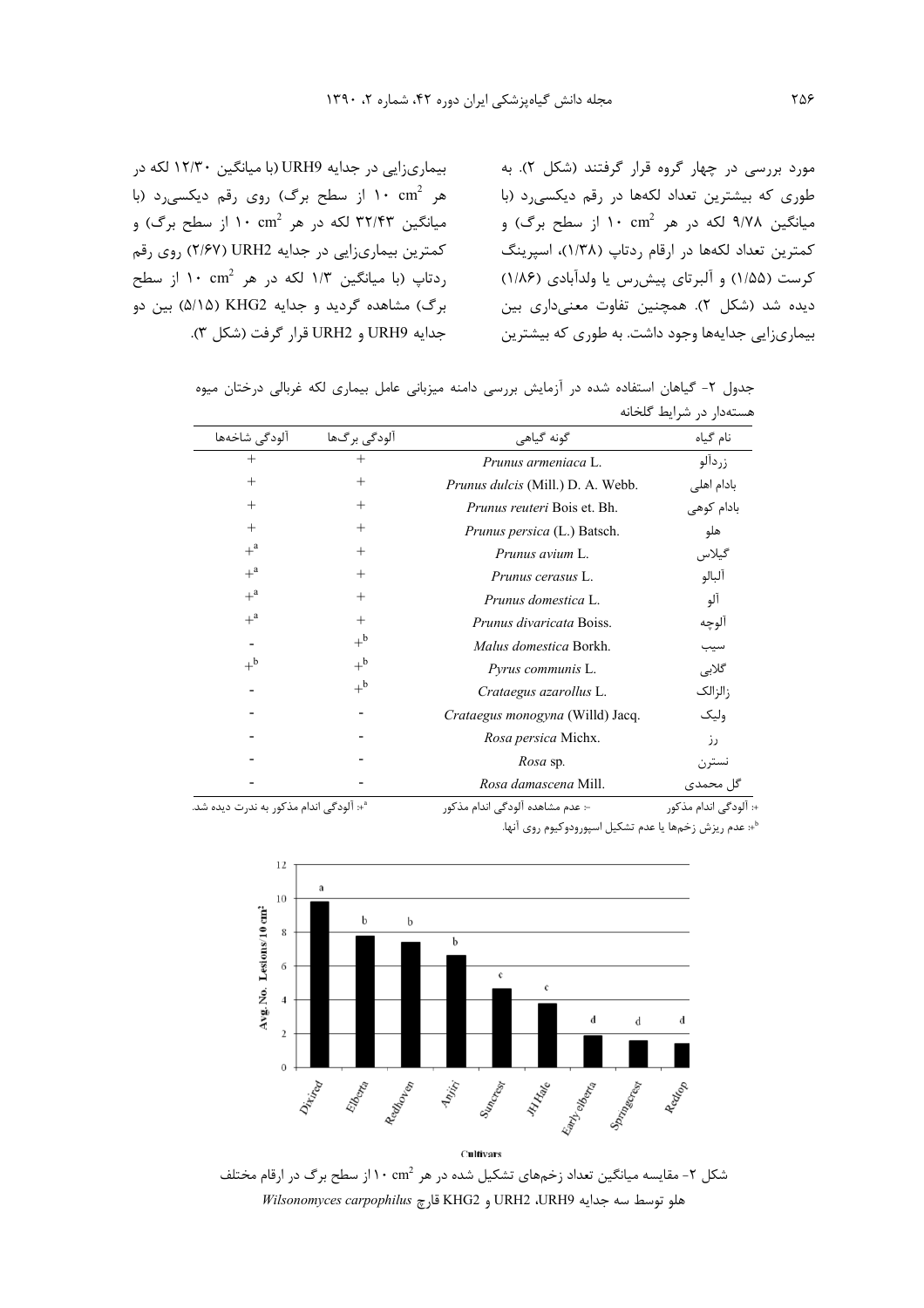| در نه رقم هلو نسبت به جدایههای عامل بیماری لکه غربالی درختان هستهدار |                             |                   |                         |  |
|----------------------------------------------------------------------|-----------------------------|-------------------|-------------------------|--|
| F محاسىه شده (Fs)                                                    | ميانگين مربعات تعداد زخم ها | درجه آزادی (.D.F) | منابع تغييرات (S.O.V)   |  |
| $Y9A. YY^*$                                                          | ۷۱۹.۶۵                      |                   | جدايه                   |  |
| *۶.۸*                                                                | ۱۱۲۹                        |                   | ر قم                    |  |
| $fV.\Delta^*$                                                        | ۱۱۳.۷۳                      | ۲۴                | جدایه × <sub>ر</sub> قم |  |
| $\overline{\phantom{a}}$                                             | ۲.۴۹                        | ۷۲                | خطای آزمایش             |  |

جدول ۳- تجزیه واریانس تعداد زخمهای تشکیل شده در هر ۱۰ سانتی متر مربع از سطح برگ

\* تفاوت معنىدار در سطح ۵ درصد.



شکل ۳- مقایسه میانگین اثرات متقابل تعداد زخمهای تشکیل شده در هر  $\cdot$ ۲۰ ۰ از سطح برگ توسط جدايههاى URH2 ،URH9 و KHG2 قارچ *Wilsonomyces carpophilus* روى ارقام مختلف هلو

ىحث

H. carpophilus z, با توجه به تحقیق حاضر، قارچ دامنه میزبان وسیعی دارد و به گونههای مختلف درختان میوه هستهدار حمله مینماید. همه اندامهای هوایی (برگها، شاخهها، دمبرگها و گاهی جوانهها) نهالهای بذری گونههای مختلف هستهدار (هشت گونه مورد مطالعه) توسط عامل بیماری آلوده شدند. اگر چه میزان آلودگی اندامها در بین گونهها متفاوت بود. بر اساس مطالعه انجام يافته توسط Smith & Smith (1942) قارچ عامل بیماری توانایی حمله به بیش از ۳۵ گونه از درختان میوه هستهدار را دارد و گونههای مختلف هستهدار حساسیت یکسانی ندارند، به طوری که e P. reverchonii *Prunus hortulana* P. umbellata حساسیت شدیدی به قارچ عامل لکه غربالي دارند. در اين مطالعه هيچ نوع تخصص بافتگي میزبانی بین جدایهها (پنج جدایه مورد استفاده) روی

گونههای مختلف هستهدار مشاهده نشد و همه جدایهها قادر به آلوده کردن برگها و شاخههای میزبانهای مختلف بودند. زخمهای تشکیل شده روی برگها و ساقههای جوان گلابی و برگهای سیب و زالزالک چهار  $\mu$ روز بعد از مایهزنی در دمای ۲۰ $\pm$  ۲ $\sim$  مشاهده شد، اما گسترش نیافته و ریزش نکردند و بعد از ۲۰ روز هیچ اسپورودوکیومی روی آنها تشکیل نشد. بنابراین درختان سیب، گلابی و زالزالک نمی توانند میزبانهای مهمی برای قارچ عامل بیماری لکه غربالی محسوب شوند و انتظار می رود که قارچ عامل بیماری محدود به درختان Ashkan & Asadi میوه هستهدار باشد. هر چند که (1971) نشانههایی مشابه لکه غربالی روی برگهای سیب و گلابی مشاهده نمودند، اما نتوانستند عامل بیماری را از آنها جداسازی نمایند. در تحقیق حاضر، با توجه به عدم ریزش زخمها و تشکیل اسپورودوکیومها روی آنها در سیب، گلابی و زالزالک، احتمال می رود که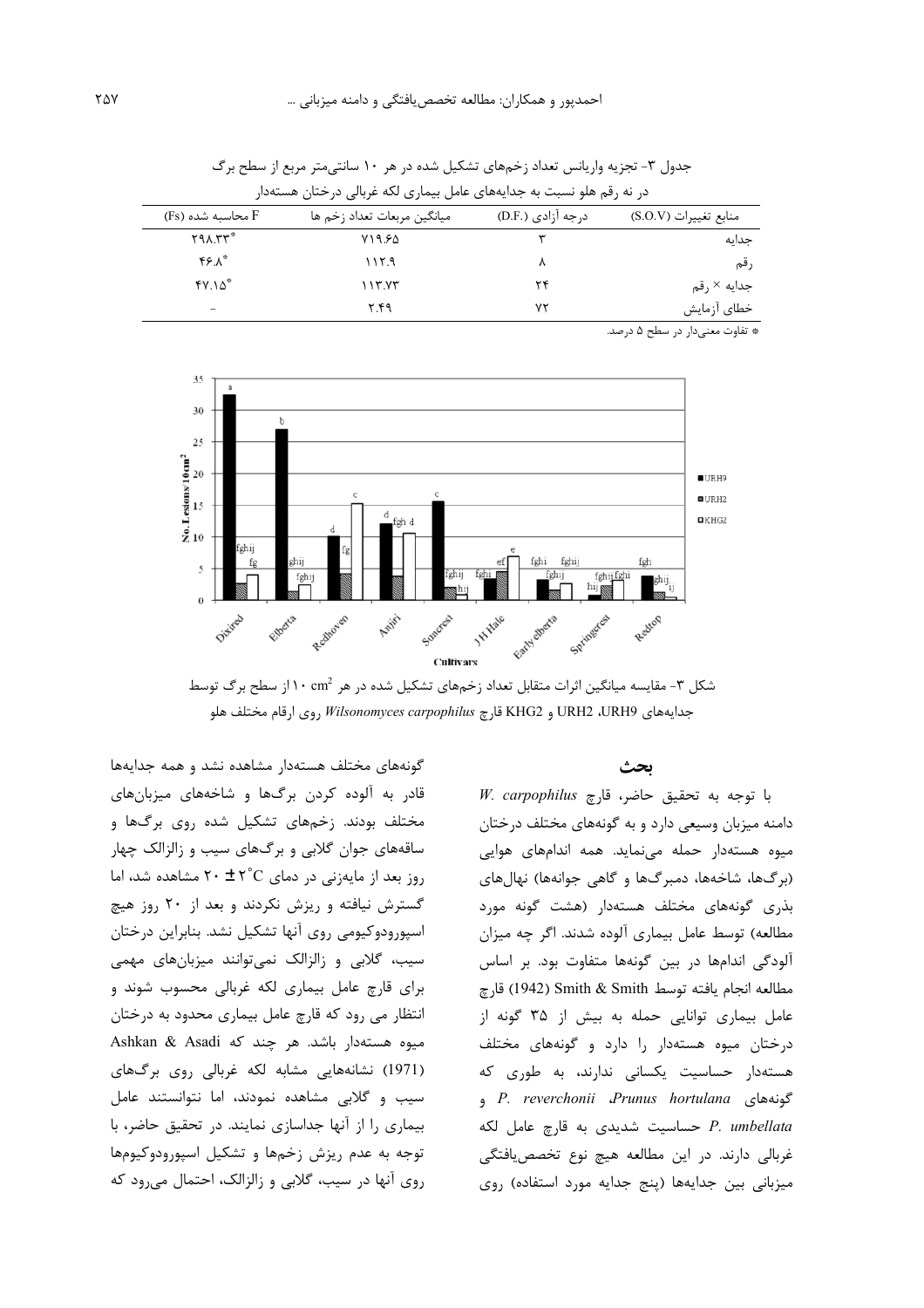نشانههای مشاهده شده توسط محققین مذکور با عوامل دیگر ایجاد شده باشد.

1986) Highberg & Ogawa) بيان مى كنند كه علیرغم حضور کنیدیهای زنده در جوانههای غیرفعال درختان بادام، کمتر از یک درصد آنها از بین میروند و در صورت مايەزنى مصنوعى جوانەھا با كنيدىھا تا زمان شکوفهدهی نشانههای بیماری روی آنها دیده نمی شود. که نشان دهنده آلودگی و از بین رفتن جوانهها بعد از تورم آنها میباشد. هرچند که مکانیسم جلوگیری از جوانهزنی کنیدیها یا آلودگی جوانهها به وسیله Citighberg & Ogawa, Cuito نيدىها شناخته نشده است (1986. این وضعیت تنها منحصر به درختان بادام نمي شود. در درختان هلو سوخته شدن جوانهها به خاطر آلودگی شاخهها در بخش پایینی جوانهها (به جای آلودگی مستقیم جوانهها) و گسترش بیماری به جوانهها در اوایل زمستان میباشد (Wilson, 1937). در این مطالعه نیز آلودگی شاخهها در درختان هلو و به میزان نسبتاً کمتر در درختان بادام مشاهده گردید (شکلهای IE و F). ظهور نشانههای بیماری روی میوههای بادام، آلوچه، آلو، هلو، شلیل و سرشاخههای زردآلو در باغ و نیز آلودگی سرشاخههای آلو، آلوچه و زردآلو در شرایط گلخانه و جداسازی عامل بیماری از این اندامها برای اولین بار از ایران گزارش میگردد.

همچنین در این تحقیق تفاوت معنیداری بین مقاومت نسبي ارقام هلو نسبت به سه جدايه قارچ ديده شد. رقم دیکسی رد حساس ترین و ارقام ردتاپ، اسپرینگ کرست و آلبرتای پیش رس مقاومترین ارقام بودند. ارقام انجیری، جی اچ هیل، آلبرتای دیررس و سان کرست متحمل ترین ارقام شناخته شدند. به عبارتی می توان گفت که واکنش جدایهها به ارقام بستگی داشته و در برخی ارقام یک جدایه و در برخی دیگر، جدایه دیگر بیشتر اثرگذار بوده است (شکل ٣). هر چند که .Shaw et al (1990) تفاوت معنى دارى بين مقاومت نسبي چهار رقم بادام و سه جدايه قارچ مشاهده نكردند. .Romanazzi et al (2005) 30 نشان دادند که بین مقاومت ۱۵ رقم گیلاس به عامل بیماری لکه غربالی تفاوت معنى دارى وجود دارد. ارقام Starking Hardy Giant، Moreau ،Bigarreau و Giorgia حساس ترين و ارقام

Celeste ،Sunburst ،Lapins مقاومترين Ferrovia و Ferrovia ارقام بودند.

با توجه به اینکه عامل بیماری لکه غربالی به صورت میسلیوم در شانکر شاخهها یا جوانههای سوخته و كنيديوم در جوانههاى خواب بقا مى يابد Ashkan & Asadi, 1971; Highberg & Ogawa, 1986)، واز طرف دیگر عامل بیماری از دامنه میزبانی وسیع برخوردار است و قادر به آلوده كردن اندامهاى مختلف (برگها، شاخهها، میوهها، جوانهها و ندرتاً گلها) گونههای  $O$ gawa et al., درختان میوه هستهدار میباشد (1995. از طرفی، گونههای مختلف هستهدار اهلی و وحشى زيادى در ايران وجود دارند .Ghahreman) (1993 كه احتمال آلودگي و بقا قارچ روي آنها را ممكن می سازد. بنابراین، به نظر می رسد که استفاده از ارقام مقاوم و عدم کاشت گونههای مختلف هستهدار در مجاورت یکدیگر، تأثیر بسزایی در کاهش آلودگی اندامهای مختلف آنها و کنترل بیماری داشته باشد. اگر چه مطالعه جامعی در مورد بررسی مقاومت ارقام گونههای مختلف هستهدار به بیماری لکه غربالی در دنیا و ایران دیده نمیشود که نیازمند مطالعه بیشتری است. از طرفی، مطالعه ساختار ژنتیکی جمعیت قارچ با استفاده از روش مولكولى W. carpophilus RAPD-PCR توسط نویسندگان این تحقیق نشان داد که جمعیت قارچ از تنوع ژنتیکی بالایی برخوردار بوده و در مناطق مختلف استان آذربايجان غربي پراكنش دارد (دادهها چاپ نشده است). اگر چه تولید مثل جنسی در قارچ W. carpophilus مشاهده یا گزارش نشده است (Adaskaveg et al., 1990). با توجه به تنوع ژنتيكى بالای مشاهده شده در جمعیت قارچ W. carpophilus اهتمام به کشت ارقامی با مقاومت نسبی زیاد و ژنهای مقاومت متفاوت می تواند از شیوع و شدت بیمار گر تا حد زیادی جلوگیری کند. لذا تحقیقات بیشتر در این زمینه می تواند در برنامههای اصلاح نژاد و تولید و تکثیر ارقامی با مقاومت نسبی بیشتر در برابر بیماری لکه غربالی مدنظر قرار گیرد. نتیجەگیرى كلى

با توجه به تحقیق حاضر قارچ عامل بیماری محدود به درختان میوه هستهدار میباشد و تفاوت معنیداری

1. Dormant